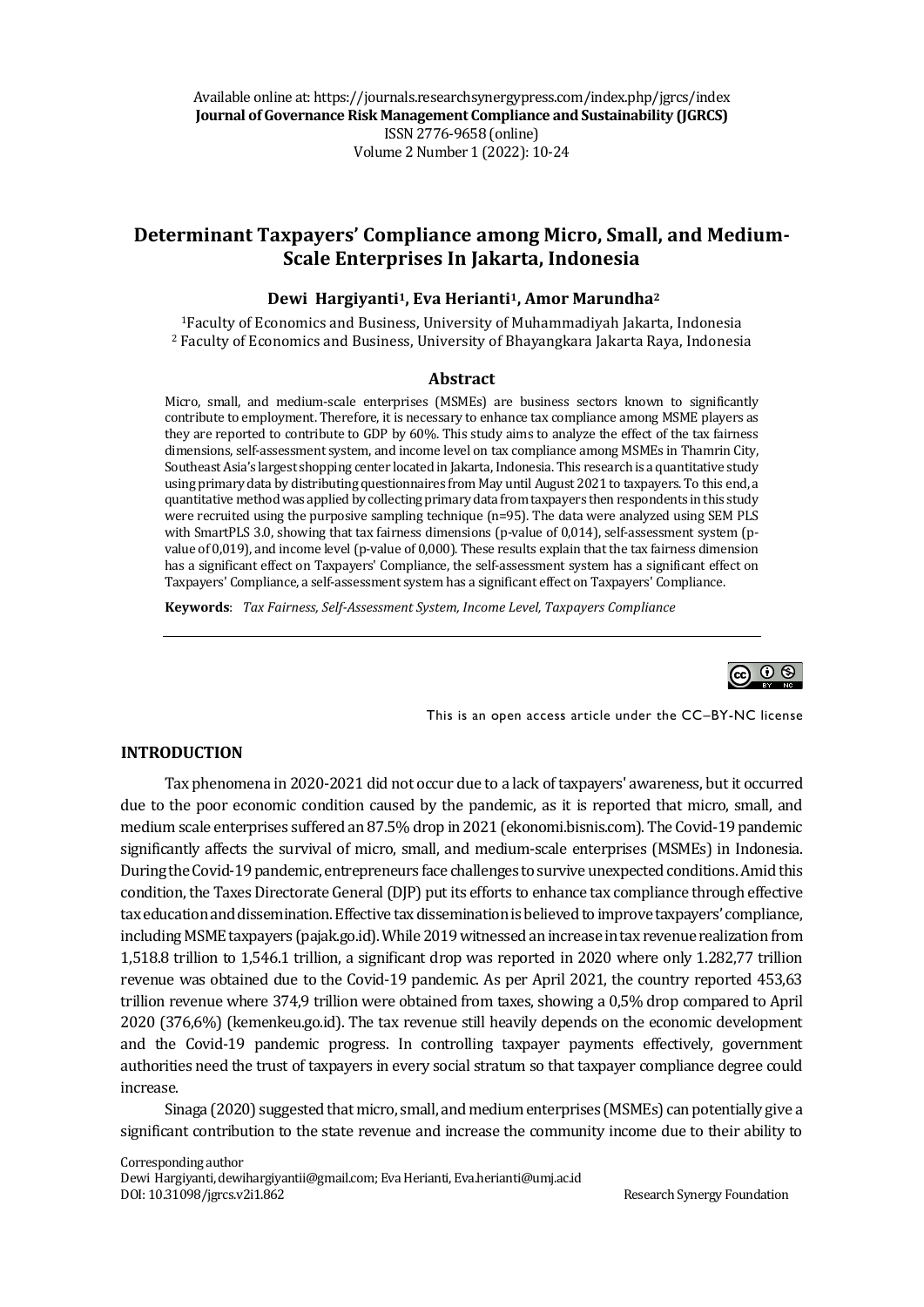absorb employment. Increased sales were reported by MSMEs in 2021 as they began to engage with digital transactions through e-commerce (Alfin, 2021). Many business actors attempt to open small to mediumscale businesses (wartaekonomi.co.id). Taxpayers' compliance can be affected by their perception of tax fairness (Kurniawan & Hudayati, 2020). In other words, they are likely to be tax compliant if they perceive the tax system is fair (Utama & Setiawan, 2019). In this regard, tax fairness dimensions play pivotal roles in determining taxpayers' compliance because, as reported, they are likely to commit tax avoidance when they consider the system unfair. Taxpayers are likely to be compliant if they perceive general fairness, i.e., the imposed tax is proportional to their ability to pay. Tax policies play an important role in developing taxpayers' awareness (Rahayu, 2019).

Micro, small, and medium-scale enterprises (MSMEs) can potentially contribute significantly to employment absorption. They are also reported to give a 60% contribution to the gross domestic product (GDP), yet the tax payment is still minimum. The present study explores the underresearched five dimensions of tax fairness, namely general fairness, exchange with the government, tax rate structure, special provision, and self-interest. The tax rate structure is reported to affect the taxpayers' compliance behavior (Purnaningsih & Noviari, 2019). Jurisdiction in tax sectors in Indonesia has not been able to meet the sense of fairness due to incompetent law enforcement and legal misconceptions. The principle of fairness in tax law and its implementation should be enforced although the truth is relative (Wahyuni, 2019). The tax fairness system in Indonesia is basically administered from, by, and for the people. This democratic system serves as the government's basis to formulate and implement policies, particularly on tax fairness (pajak.go.id). A tax system is considered fair when taxpayers perceive the imposed tax is proportional to their ability to pay and the benefit they may receive from the tax they pay (Udayana, 2017b).

In this regard, taxpayers' compliance plays a central role in Indonesia's self-assessment tax system. A self-assessment system is a system that provides the taxpayers with authority, trust, and responsibility to calculate, estimate, pay, and report their taxes (Listiyowati, 2021). The present study depicts how MSME taxpayers' abilities and roles in fulfilling their tax obligation is closely associated with their income level. One of the factors to consider in tax collection is the taxpayers' income. MSMEs taxpayers with adequate income do not find it difficult to meet their needs, increasing their probability to perform their tax obligation (Megantara, 2017). Taxpayers' income reported through annual tax returns is used as the reference in tax collection. Existing literature also shows that income level can affect taxpayers' compliance. They view tax as a burden on their economic activities (Udayana, 2017a).

A higher income can serve as a factor in improving taxpayers' compliance behavior (Yuliyanah, 2019). The government regulates tax as an obligatory contribution to the state from individuals or entities, including MSMEs (Mozart, 2018). Micro, small, and medium-scale enterprises cover about 40,5% of business in Jakarta (cnnindonesia.com). It is also reported that MSMEs contribute 5,7 trillion rupiahs to the 2018 state revenue. The present study is different from the previous studies as it attempts to analyze the MSMEs taxpayer compliance by collecting deeper data from MSME taxpayers located in Thamrin City, the largest shopping center in Southeast Asia. To be more specific, this study aims to examine and analyze the factors affecting tax compliance among MSMEs in Thamrin City, Jakarta, Indonesia.

Based on the phenomena described previously and the results of previous studies, it is necessary to research Determinant Taxpayer compliance among micro, small and medium scale enterprises to conduct an Empirical study on Taxpayer compliance among micro, small and medium scale enterprises.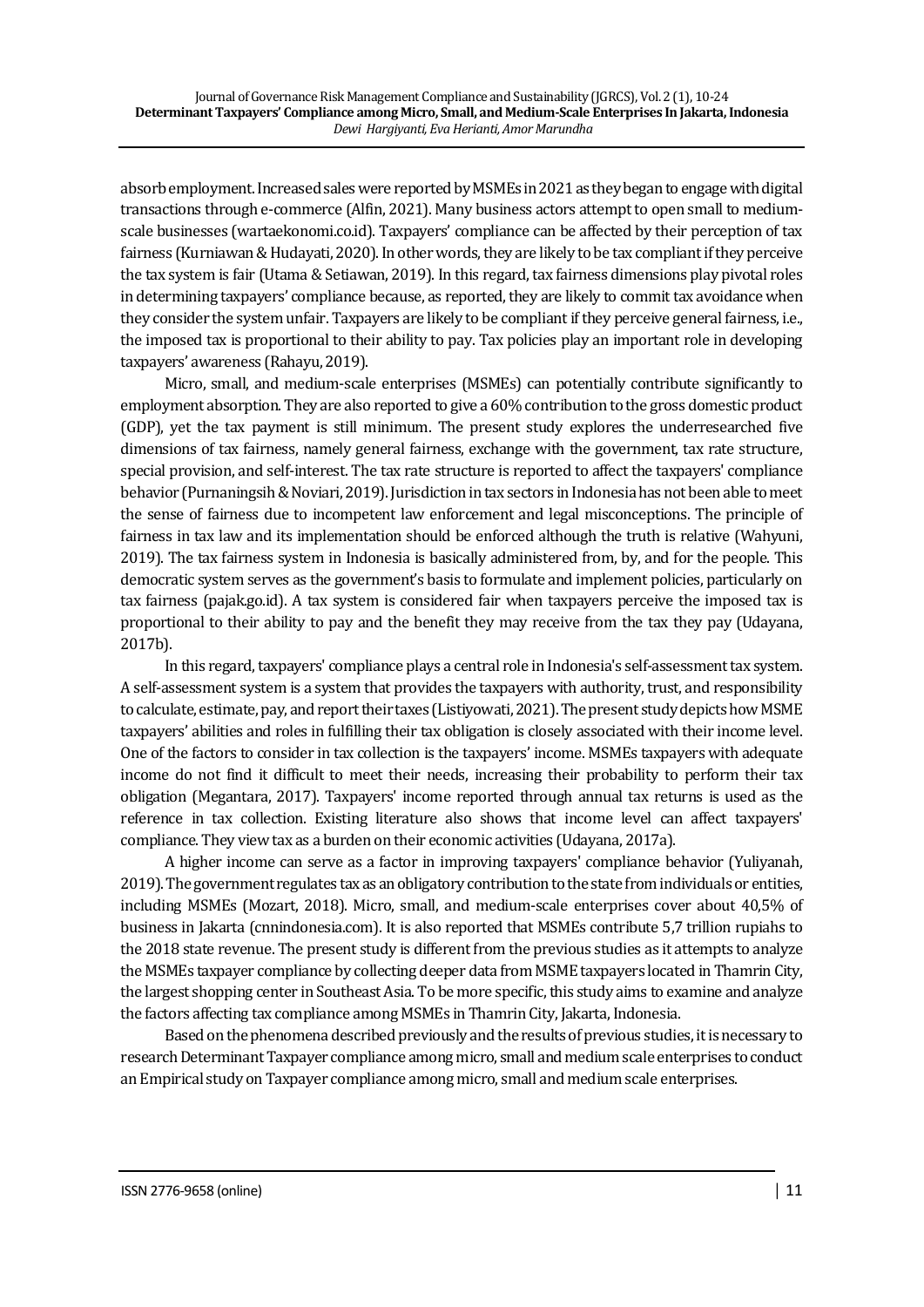### **LITERATURE REVIEW**

### **Legitimacy Theory**

The legitimacy theory denotes a condition in which an institution's value is consistent with the value system. This theory has been widely used in the accounting field to develop a theory of CSR disclosure (Badjuri et all, 2021). The legitimacy theory explains that for every company that wants to be well received by the surrounding environment, the company must strive to run in harmony with the norms that already exist in the environment and society around the company (Deegan, Rankin, & Tobin, 2002). The survival of a company will be threatened if the public perceives that the company violates the social contract or that the activities of Micro, small, and medium-scale enterprises are not carried out according to the expectations of the community (Lanis and Richardson, 2013). Legitimacy can be seen as leveling one's perceptions that an entity's act is as expected and fit the value, norms, belief, and socially developed definitions. This theory is highly relevant to the taxpayers' compliance in which taxpayers should adhere to the government rules and policies on the social system.

### **Compliance Theory**

Compliance theory defines taxpayers' compliance with the determined regulation. Taxpayers' compliance with the regulation stems from tax obligations stipulated by law (Kunarti, 2019). It refers to taxpayers' compliance with policies, regulations, and the prevailing law (Arifiani, 2019). Taxpayers' compliance is known to affect the effectiveness of the regulation. It encourages individuals to fulfill their obligations, for example, to pay the tax on time. An on-time tax payment prevents individuals from being imposed by sanctions, in addition, to contributing to the state revenue and public service development (Puteri, 2019). From a normative perspective, compliance behavior is viewed as a moral different from personal interest (Sella & Pusposari, 2020).

## **Taxpayers Compliance**

Taxpayers' compliance constitutes the awareness of fulfilling obligations stipulated by the tax law and regulations. A tax system that demands taxpayers' active involvement should be supported by taxpayers' compliance (Putri et all, 2019). Taxpayers' compliance can be divided into two categories, namely formal and material compliance (Susyanti, 2020). Studies on taxpayers' compliance report a range of factors affecting compliance behavior, including economic, social, psychological, and demographic factors, among others (Redae, 2017). Compliance is affected by social factors as they are significantly influential in determining one's behaviors and activities (Nabila & Isroah, 2019).

## **Tax Fairness Dimensions**

Taxpayers' compliance can be affected by the taxpayers' perception of tax fairness (Kurniawan & Hudayati, 2020). These dimensions constitute taxpayer perception of tax system fairness, which can be affected by internal and external factors. While the former is related to individuals' characteristics, the latter deals with individuals' surroundings (Rosmawati, 2021). Taxpayers are likely to consider the tax fair when it is proportional to their ability to pay and the benefit they receive. The principle of tax justice is seen as fair by the taxpayer if the tax charged is proportional to the ability to pay and the benefits to be received by the taxpayer (Faizal, 2017). Tax fairness is pivotal as it can affect taxpayers' compliance behavior, the fairness of the taxation system can increase public confidence in the government because taxpayers feel that the tax burden paid has the benefits provided by the government. then the taxpayer will continue to carry out his tax obligations and will increase the tax compliance.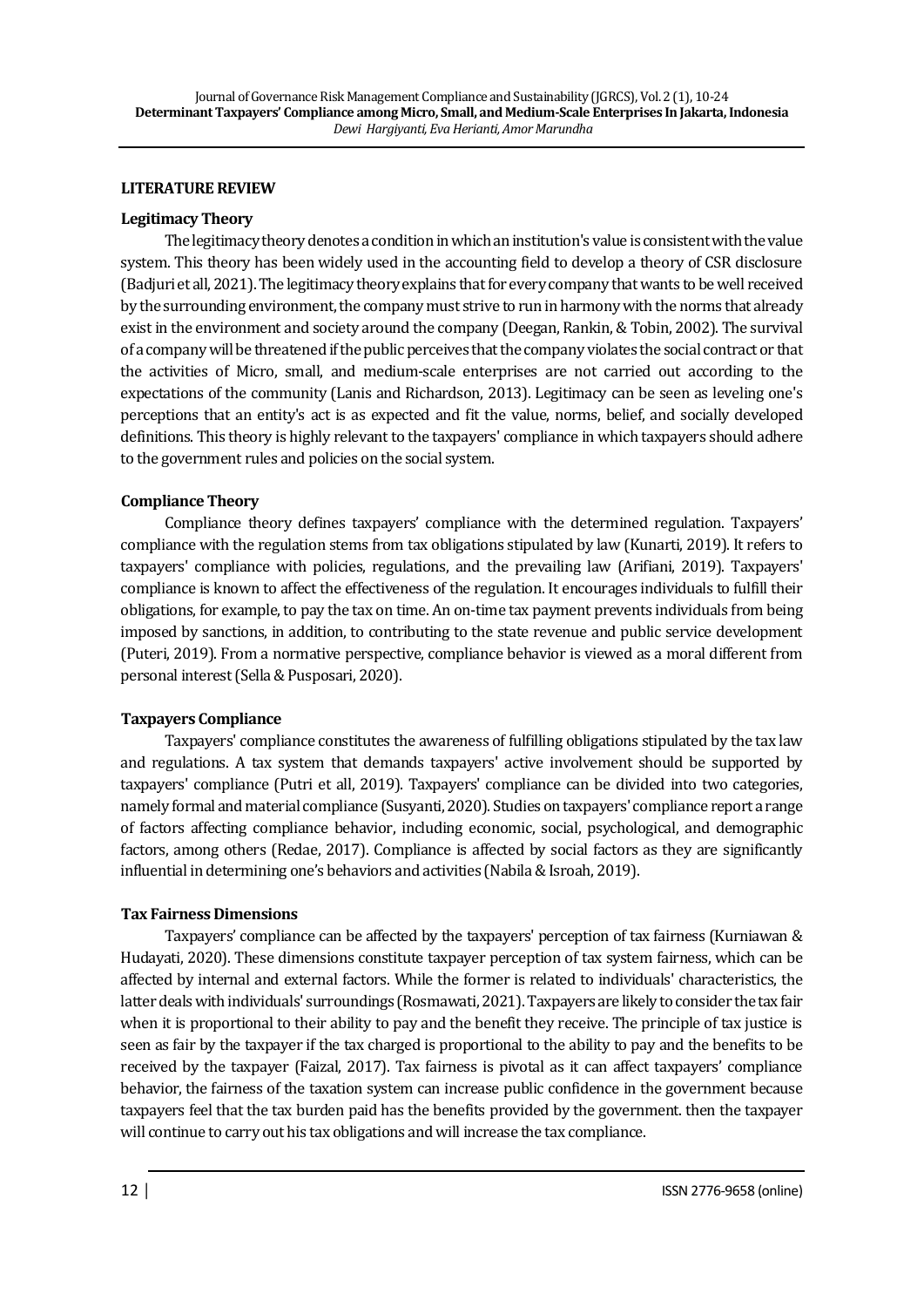### **Self-Assessment System**

A self-assessment system refers to a tax collection system that allows taxpayers to determine the amount of tax they should pay (Putri, 2018). Applying this system, taxpayers' role significantly determines the tax revenue (Latofah & Harjo, 2020). It requires taxpayers to play active roles in fulfilling their tax obligation (Anjanni, 2019). It is believed that an appropriate application of the self-assessment system requires taxpayers' high compliance. This system imposes administrative sanctions and a fine for income tax (Lasmaya & Fitriani, 2017).

Directorate General of Taxes performs tax audits to minimize tax fraud committed by taxpayers (Setiawan, 2017). The audit mainly aims to develop taxpayer compliance behavior in fulfilling their tax obligation. Since taxpayers' compliance is pivotal in the self-assessment system, performing a fiscal audit is necessary to ensure taxpayers' compliance (Susena, 2018). Taxpayers' honesty in providing correct information (examples, identity, business activity, and any tax-related wealth) is also fundamental in the self-assessment system (Aryanti & Andayani, 2020).

## **Taxpayers Income Level**

Income, as stipulated by article 4 paragraph (1) of the Indonesian Income Tax Law, refers to a taxpayer's any form of economic ability obtained in Indonesia or outside Indonesia, which can be used for a consumptive purpose or to increase wealth (Kemenkeu.go.id). Taxpayer income is reported annually through an annual tax return and is used as the reference for tax collection. Taxpayers' ability to fulfill tax obligations is closely associated with their income level (Cahayani, 2018). It serves as an important factor to consider in performing their tax obligation (Rachmawati & Haryati, 2021).

The higher-income level is likely to lead to a higher compliance level. MSME players with higher income levels, together with high tax awareness, tend to exhibit higher compliance due to their financial ability (Amran, 2018). From a theoretical perspective, individuals with higher incomes can fulfill their personal needs, allowing them to perform their tax obligation (Nasirin, 2018). Tax represents citizens' obligatory contribution to the state from their business activities, including MSMEs activities (Mozart, 2018). Based on the description above, a research framework is developed and presented in the following figure:

## Figure 1. Conceptual Framework

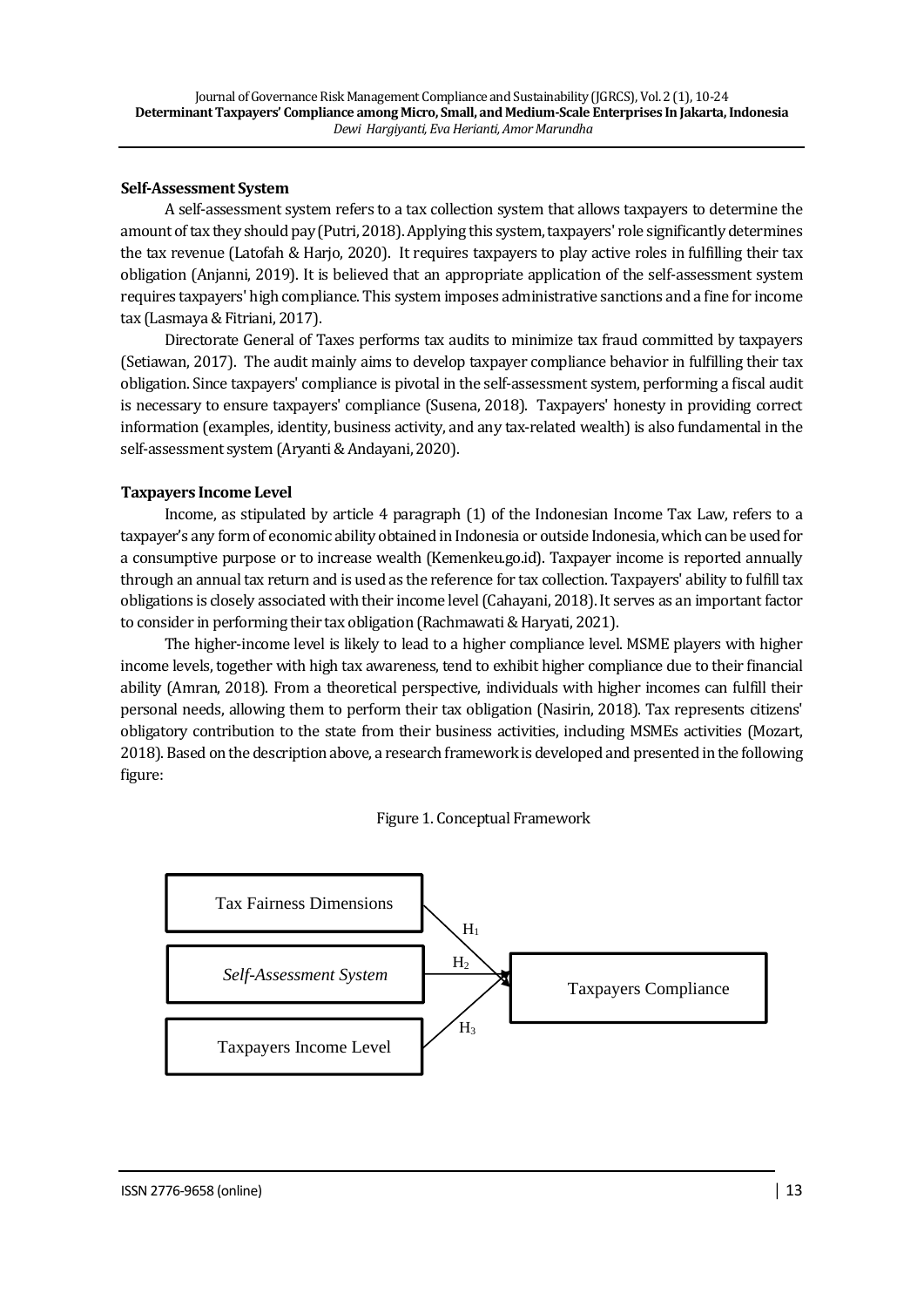#### **Hypotheses**

The Effect of Tax Fairness Dimensions on Taxpayers Compliance among MSMEs

Tax fairness dimensions represent taxpayers' perception of the tax fairness of a country. It is related to a country's tax system and significantly affects tax compliance (Wahyuni, 2019). A country's tax system is known to affect taxpayers' compliance with the prevailing tax regulation. One's perception is likely to be affected by internal and external factors associated with individuals' characteristics and surroundings, respectively (Rosmawati, 2021).

The legitimacy theory is relevant to the tax fairness dimensions as the government holds the legitimacy to oblige taxpayers to adhere to the regulation and policies of a social system (Kunarti, 2019). A positive response to these dimensions may enhance taxpayers' compliance behavior. Taxpayers who perceive high tax fairness tend to have higher awareness to exhibit compliant behaviors. As mentioned in the previous studies, tax fairness dimensions can affect individuals' tax compliance behavior (Wahyuni, 2019; Kurniawan, 2021) A different finding was reported by Wulandari and Budiaji (2018) who found that fairness dimensions did not affect taxpayer compliance. Justice is a condition when the results that a person receives from a relationship are proportional to what they have contributed, Robbins and Judge (2016) also argue that the theory of justice is a theory that states that individuals compare the inputs and outcomes of their efforts. Robbins and Judge (2016) mention justice into three types of justice, namely distributive justice, procedural justice, and interactional justice. Based on the description above, it is expected that:

H1: Tax fairness dimensions affect MSMEs' taxpayer compliance.

### **The Effect of Self-Assessment System on Taxpayers Compliance among MSMEs**

The self-assessment tax collection system provides taxpayers the authority, trust, and responsibility to determine the amount of tax according to the prevailing tax law. This system requires taxpayer initiative to register a tax identification number and perform their tax obligation. The selfassessment system requires taxpayers to be able to play an active role in fulfilling their tax obligations. For the implementation of the self-assessment system to run well, high tax compliance is required from taxpayers (Anjanni, 2019). This system is expected to improve taxpayers' compliance (Lasmaya, 2017). Applying this system, taxpayers' role significantly determines the tax revenue (Latofah & Harjo, 2020).

Compliance theory is relevant to the self-assessment system, in which individuals perform their tax obligation autonomously. Hence, taxpayers should be accountable for their tax arrears so that this system can be implemented properly (Susena, 2018). A compliant taxpayer is likely to be aware of their tax responsibility in order to avoid administrative sanctions. In one of the previous studies Studi, (2017) report a positive, significant effect of the self-assessment system on taxpayers' compliance because the system allows taxpayers to calculate and report their obligation themselves. However, this system causes the taxpayers to bear a large burden as they should perform all tax-related activities themselves while the tax agency only functions to oversee their compliance. Lasmaya and Fitriam (2017) explained that the awareness and compliance of taxpayers is a very important factor in the implementation of a selfassessment system where taxpayers are required to be active in calculating, playing a role in calculating, depositing, and reporting the tax payable. Based on the description above, it is expected that: H2: Self-assessment system affects taxpayer compliance among MSMEs.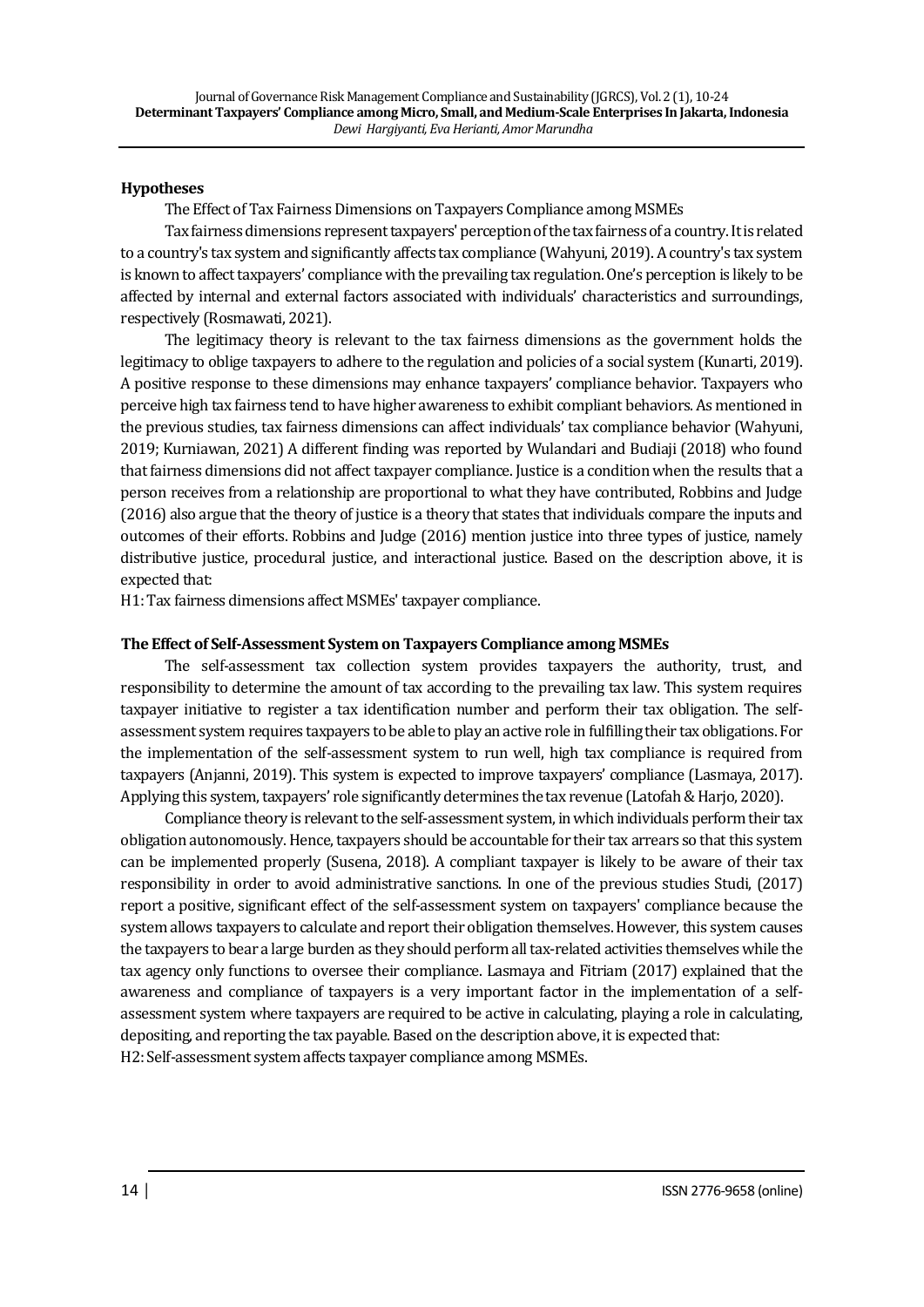### **The Effect of Income Level on Taxpayers Compliance among MSMEs**

Taxpayer income is reported annually through an annual tax return and is used as the reference for tax collection. Taxpayers' ability to fulfill tax obligations is closely associated with their income level (Cahayani et all, 2018). It plays a central role in determining one's tax compliance. One of the factors affecting taxpayer compliance is the income level. The compliance theory is deemed relevant to the taxpayer income level. It holds that higher income levels may lead to increases in taxpayer compliance, encouraged by either voluntary or enforced compliance (Kirchler & Wahl, 2010). MSME players with higher income are likely to have a higher compliance behavior as they do not find it difficult to fulfill their tax obligation (Amran, 2018).

In the same vein, studies conducted by Wiranatha et all (2017) and Fadilah (2021) also report that taxpayers' income positively relates to their compliance. a taxpayer will not have difficulty in fulfilling his tax obligations if the value to be paid is below the actual income they earn on a regular basis. Cynthia and Djauhari (2020) explained that the more and more levels the income of the taxpayer, the higher compliance in paying Property tax. Because it's mandatory taxes that have income enough not to burden in payment of taxes. Based on the description above, it is expected that:

H3: Taxpayers' income level positively affects their compliance.

#### **RESEARCH METHOD**

This quantitative survey study collected primary data from MSMEs in Thamrin City shopping center, Jakarta, Indonesia. A questionnaire was distributed to 104 MSMEs that already had NPWP. However, only 95 responses met the criteria determined in this study.

Smart PLS version 3.0 was used to see the effect of the tax fairness dimension, self-assessment system, and income level on the taxpayer's compliance. Applying a cross-sectional design, this study examined the object, condition, and taxpayers' perception of an event in order to provide a systematic depiction of facts and relationships among the phenomena in question.

The taxpayer compliance variable is measured using 6 indicators. The variable of tax fairness dimensions is measured using 6 indicators. Furthermore, the self-assessment system variable is measured using 5 indicators, and the taxpayers' income level variable is measured using 4 indicators.

The present study applied partial Least Square (PLS) using Smart PLS 3,0 to process the data obtained from the questionnaire. SmartPLS was used to analyze the effect of the independent variables (examples, tax fairness dimensions, self-assessment system, and income level) on the dependent variable (tax compliance among MSMEs in Thamrin City, Jakarta, Indonesia). Four respondent characteristics were applied in this study, including gender, age, tax identification number, and annual turnover.

PLS-SEM is a statistical tool utilized to analyze a set of a relationship relatively difficult to be measured simultaneously (Sani & Habibie, 2017). This study applied PLS because it used a latent variable that can be measured based on its manifest variables, and it simultaneously involved measurement error. The PLS method in this study was divided into two, namely the outer and inner models. A hypothesis test was performed to confirm the proposed hypothesis by considering the t-statistic and p-values. In this study, the p-value is significant at 0,05.

## **FINDINGS AND DISCUSSION**

The measurement model in this study aims to find out the validity of each indicator. Three types of validity were employed, namely convergent validity, discriminant validity, and composite reliability. Convergent validity indicates that the set of indicators used in this study represents one latent variable.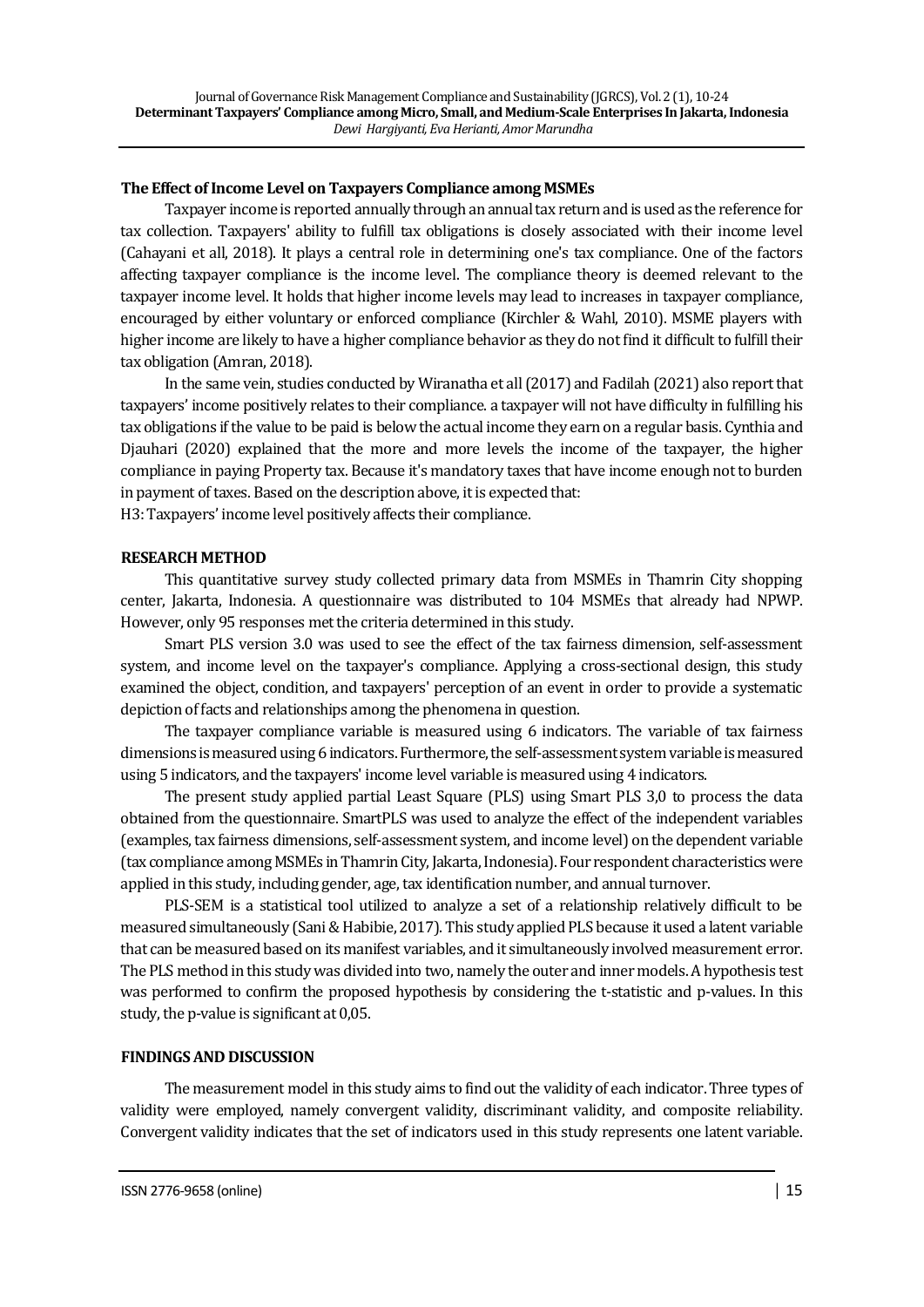The convergent validity is associated with the principle stating that indicators of a construct should be highly correlated. In this study, a factor loading of 0,05 was considered satisfactory and for loadings greater than 0.05, it is considered practically significant, thus the higher the loading factor value, the more important the role of loading in interpreting the factor matrix. (Hair et all, 2008).

| Variables                   | Indicators       | Factor  | Parameter | Description |
|-----------------------------|------------------|---------|-----------|-------------|
|                             |                  | Loading |           |             |
| Tax Fairness Dimensions     | DKP1             | 0,725   | 0,50      | Valid       |
|                             | DKP <sub>2</sub> | 0,817   | 0,50      | Valid       |
|                             | DKP3             | 0,793   | 0,50      | Valid       |
|                             | DKP4             | 0,819   | 0,50      | Valid       |
|                             | DKP5             | 0,720   | 0,50      | Valid       |
|                             | DKP <sub>6</sub> | 0,785   | 0,50      | Valid       |
| Self-Assessment System      | SAS1             | 0,789   | 0,50      | Valid       |
|                             | SAS <sub>2</sub> | 0,742   | 0,50      | Valid       |
|                             | SAS3             | 0,741   | 0,50      | Valid       |
|                             | SAS4             | 0,750   | 0,50      | Valid       |
|                             | SAS5             | 0,781   | 0,50      | Valid       |
| Taxpayers Income Level      | TPWP1            | 0,665   | 0,50      | Valid       |
|                             | TPWP2            | 0,764   | 0,50      | Valid       |
|                             | TPWP3            | 0,612   | 0,50      | Valid       |
|                             | TPWP4            | 0,837   | 0,50      | Valid       |
| <b>Taxpayers Compliance</b> | KWP1             | 0,770   | 0,50      | Valid       |
|                             | KWP <sub>2</sub> | 0,692   | 0,50      | Valid       |
|                             | KWP3             | 0,817   | 0,50      | Valid       |
|                             | KWP4             | 0,803   | 0,50      | Valid       |
|                             | KWP5             | 0,818   | 0,50      | Valid       |

|  | Table 1. Factor Loading-Validity Convergent |
|--|---------------------------------------------|
|  |                                             |

Source: primary data processed, 2022

Table 1 shows that the results of the convergent validity test for all variables are met. This condition can be identified through the loading factor value of all indicators on the variable tax fairness dimensions, self-assessment system, taxpayers' income level, and taxpayers' compliance > 0,50.

# **Discriminant Validity**

Discriminant validity signifies two conceptually different concepts that should exhibit adequate differences. Discriminant validity is related to the principles in which the indicators of different constructs should not be highly correlated. Cross loading is used to test the discriminant validity. The indicator is deemed valid if its cross-loadings value is higher than other constructs. The discriminant validity can also be determined by comparing the square root of the average variance extracted.

|      | Tax Fairness<br>Dimensions | Self-Assessment<br>Svstem | Taxpayers<br>Income Level | Taxpayers'<br>Compliance |
|------|----------------------------|---------------------------|---------------------------|--------------------------|
| DKP1 | 0.725                      | 0.644                     | 0.626                     | 0.817                    |
| DKP2 | 0.817                      | 0.628                     | 0.539                     | 0.589                    |

| Table 2. Cross Loading-Discriminant Validity |
|----------------------------------------------|
|----------------------------------------------|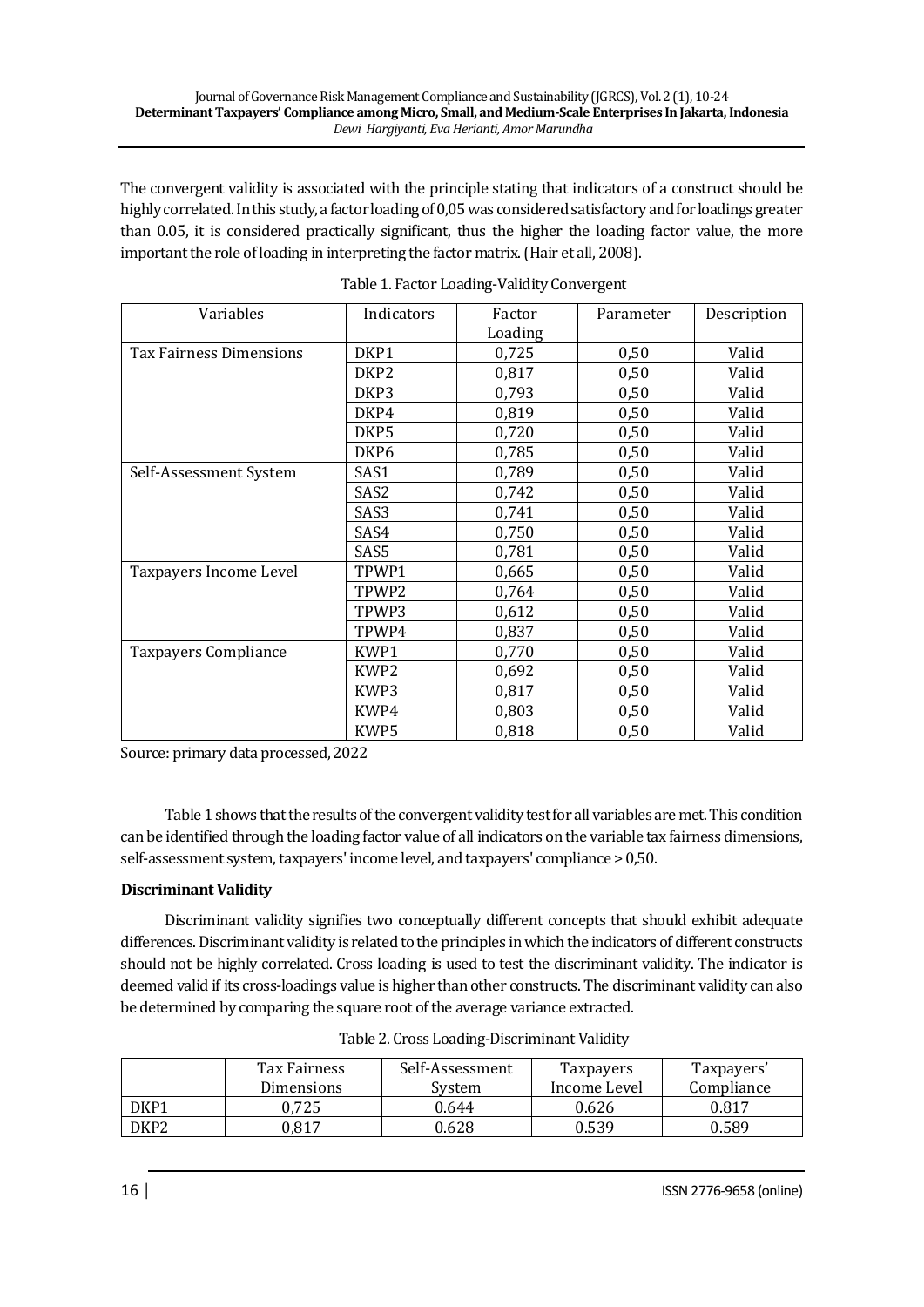| DKP3              | 0,793 | 0.655 | 0.493 | 0.553 |
|-------------------|-------|-------|-------|-------|
| DKP4              | 0,819 | 0.716 | 0.564 | 0.591 |
| DKP5              | 0,720 | 0.665 | 0.444 | 0.529 |
| DKP <sub>6</sub>  | 0,785 | 0.710 | 0.452 | 0.565 |
| SAS1              | 0.724 | 0,789 | 0.619 | 0.745 |
| SAS2              | 0.604 | 0,742 | 0.494 | 0.546 |
| SAS3              | 0.573 | 0,741 | 0.439 | 0.516 |
| SAS4              | 0.682 | 0,750 | 0.489 | 0.583 |
| SAS5              | 0.676 | 0,781 | 0.577 | 0.648 |
| TPWP1             | 0.457 | 0.444 | 0,665 | 0.483 |
| TPWP <sub>2</sub> | 0.513 | 0.478 | 0,764 | 0.711 |
| TPWP3             | 0.473 | 0.445 | 0,612 | 0.437 |
| TPWP4             | 0.547 | 0.634 | 0,837 | 0.804 |
| KWP <sub>1</sub>  | 0.635 | 0.693 | 0.634 | 0,770 |
| KWP <sub>2</sub>  | 0.642 | 0.603 | 0.525 | 0,692 |
| KWP3              | 0.725 | 0.644 | 0.626 | 0,817 |
| KWP4              | 0.619 | 0.612 | 0.744 | 0,803 |
| KWP5              | 0.542 | 0.623 | 0.848 | 0,818 |

Source: primary data processed, 2022

As shown in table 2, the factor loading value of each latent variable is higher than the loading of other constructs if it is related to the other variables. The indicators of taxpayers' compliance exhibit factor loading higher than the other constructs. It demonstrates that each latent variable in this study possesses good discriminant validity. In other words, the construct used in this study is unique and able to describe the measured phenomenon.

The reliability of this study is determined by the composite reliability and Cronbach alpha value of each construct. A construct is considered reliable if it has Cronbach's alpha which is higher than 0,60.

| Variables                   | Composite   | Cronbach's Alpha | Description |
|-----------------------------|-------------|------------------|-------------|
|                             | Reliability |                  |             |
| Tax Fairness Dimensions     | 0.902       | 0.870            | Reliable    |
| Self-Assessment System      | 0.873       | 0.820            | Reliable    |
| Taxpayers Income Level      | 0.814       | 0.701            | Reliable    |
| <b>Taxpayers Compliance</b> | 0.887       | 0.840            | Reliable    |

Table 3. Composite Reliability and Cronbach's Alpha

Source: primary data processed, 2022

As shown in the table above, the composite reliability of tax fairness dimensions, self-assessment system, income level, and taxpayers compliance comprised 0,902; 0,873; 0.814; and 0,887; respectively. The value indicates that the four variables used in this study are reliable as they are higher than 0,60. Regarding the Cronbach alpha, the tax fairness dimensions, self-assessment system, income level, and taxpayer compliance exhibit a score comprising 0,870; 0,20; 0,701, and 0,840, respectively. To sum up, all variables in this study are reliable as they met the composite reliability and Cronbach's alpha criteria.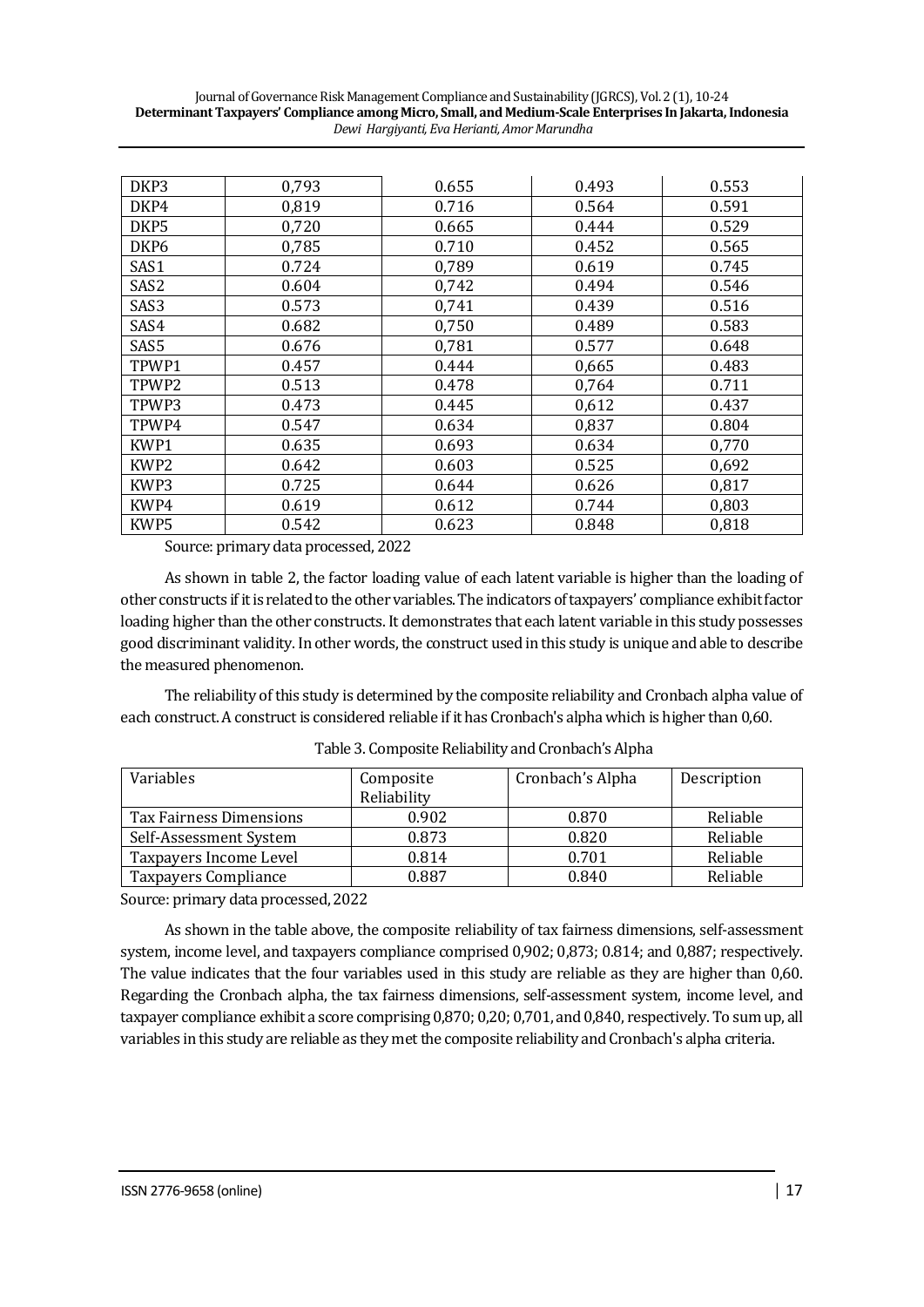#### **Structural Model Measurement**

Inner model measurement is used to determine the causal relationship among latent variables. It is carried out by seeing the r-square of each dependent latent variable. The interpretation is similar to that of the regression (Saputri, 2021). The structural model of the conceptual framework was calculated using the Goodness of Fit Inner model based on R2 of each endogenous variable.

As shown in table 10, The r-square of an endogenous latent variable (for example, taxpayers' compliance) comprised 0,854 (85.4%). The score indicates that the taxpayer compliance is affected by tax fairness dimensions, self-assessment system, and income level by 85.4%, while the rest (14.6%) was affected by the other factors outside this study.

## **Hypotheses Testing**

The hypothesis test was conducted to confirm the proposed hypotheses. In this study, the hypotheses were tested using the resampling bootstrap method by Geiser and Stone. T-test was used as the statistical test. The t-statistic value was then compared to the t-table value. This study applied a 90% confidence level and 10% inaccuracy limit (α), while the t-table was 1,64. The p-value of 0,05 (alpha 5%) indicated the significant effect. Meanwhile, the p-value 0,05 (alpha 5%) indicated insignificant effect.

| Taxpayers' Compliance<br><b>Independent Variables</b>                                             |                | Dependent Variable: |       |  |
|---------------------------------------------------------------------------------------------------|----------------|---------------------|-------|--|
|                                                                                                   |                |                     |       |  |
|                                                                                                   | <b>SEM-PLS</b> |                     |       |  |
|                                                                                                   | Coef.          | t-stat.             | $p-$  |  |
|                                                                                                   |                |                     | value |  |
| Tax Fairness Dimensions -> Taxpayers Compliance                                                   | 0,232          | 2,466               | 0,014 |  |
| Self-Assessment System -> Taxpayers Compliance                                                    | 0,219          | 2,355               | 0,019 |  |
| Taxpayers Income Level -> Taxpayers Compliance                                                    | 0,562          | 9,208               | 0,000 |  |
| $R^2$                                                                                             | 85,4%          |                     |       |  |
| Adjusted $R^2$                                                                                    | 85%            |                     |       |  |
| Notes: The value of average variance extracted (AVE) variable tax fairness dimensions (0.605),    |                |                     |       |  |
| self-assessment system (0.579), taxpayers' income level (0.526), dan taxpayers' compliance        |                |                     |       |  |
| (0.611). Value of variance inflation factor (VIF) variable tax fairness dimensions (4.116), self- |                |                     |       |  |
| assessment system (4,278), dan taxpayers income level (2,047). Multicollinearity refers to a      |                |                     |       |  |
| situation in which two or more independent variables or exogenous constructs exhibit high         |                |                     |       |  |
| correlation, causing poor predictive ability. The multicollinearity test was done by seeing the   |                |                     |       |  |
| Variance Inflation Factor (VIF). A VIF value of higher than 5 indicates multicollinearity.        |                |                     |       |  |
| Source: primary data processed, 2022                                                              |                |                     |       |  |

Table 4.Hypotheses Testing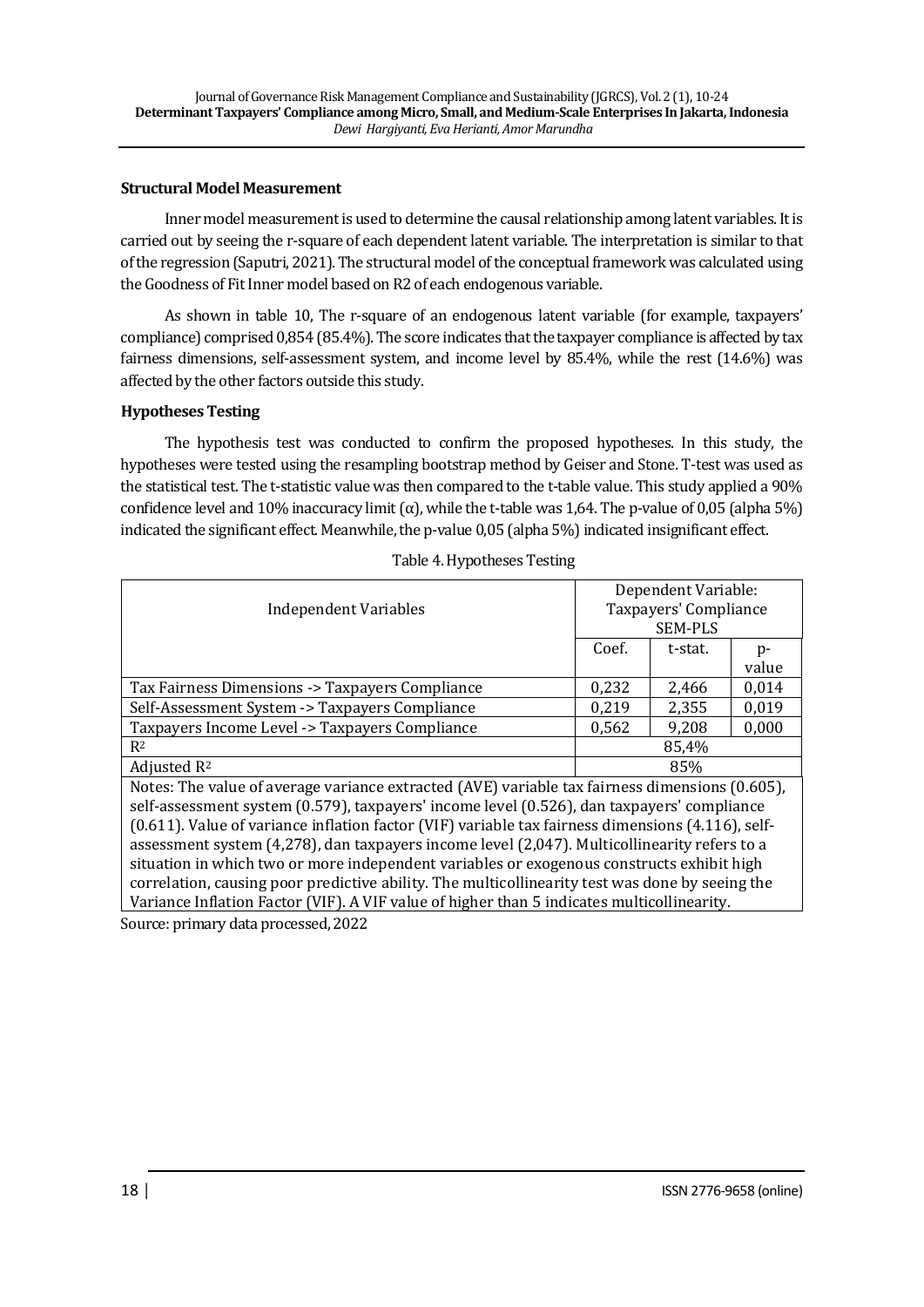



## **The Effect of Tax Fairness Dimensions on Taxpayers' Compliance**

The first hypothesis test result, as displayed in table 4 showed a path coefficient value of 0.232 indicating that each point's increase in tax fairness dimension may lead to a 0.232 increase in taxpayers' compliance, assuming that other variables are constant. Meanwhile, the t-statistic value of 2.466 > t-table of 1.64 and p-value of 0.014 < 0.05 indicated that the first hypothesis was accepted. In other words, tax fairness dimensions significantly affected taxpayers' compliance. This result implies that taxpayers with higher perceived tax fairness dimensions may exhibit higher tax compliance, supporting the findings of previous studies conducted on fairness (Kurniawan & Hudayati, 2020); Utama & Setiawan (2019); Wahyuni (2019); Kurniawan & Hudayati (2021). This study found that increased tax fairness dimensions can enhance taxpayers' compliance among MSMEs in Thamrin City.

#### **The Effect of Self-Assessment system on Taxpayers' Compliance**

The second hypothesis test result, as displayed in table 4 showed a path coefficient value of 0.219, demonstrating that each point increase in the self-assessment system may lead to a 0.219 increase in taxpayers' compliance, assuming that other variables are constant. Meanwhile, the t-statistic value of 2.355 > t-table of 1.64 and p-value of 0.019 < 0.05 indicated that the second hypothesis was accepted. The result indicates that the self-assessment system significantly affects taxpayers' compliance. Applying this system, taxpayers are obliged to report the amount of tax arrear as stipulated in tax law. This finding supports previous studies conducted by Yuliyanah et al. (2019). The result implies that taxpayer compliance may improve when more individuals take active roles in fulfilling their tax obligation.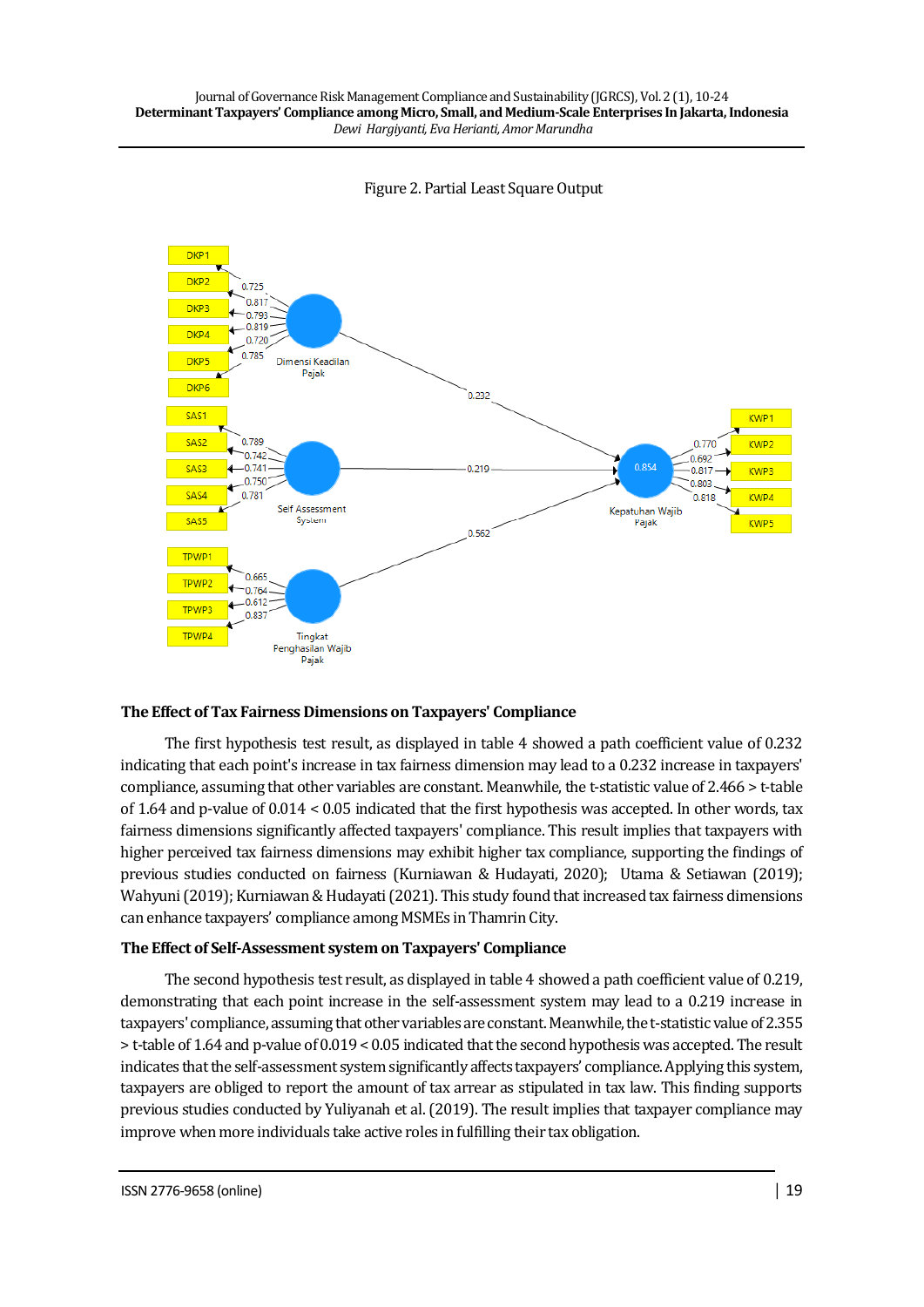### **The Effect of Taxpayers' Income Level on Tax Compliance**

The third hypothesis test result, as displayed in table 4 showed a path coefficient value of 0.562, meaning that each point increase in taxpayer income level may lead to a 0.562 increase in taxpayers' compliance, assuming that other variables are constant. Meanwhile, the t-statistic value of 9.208 > t-table of 1.64 and 0.000 < 0.05 indicated that the third hypothesis was accepted. This finding implies that taxpayer income level significantly affects taxpayer compliance. In other words, having a high-income level can encourage individuals to perform their tax obligation as they have the ability to pay. It is consistent with the previous studies conducted by Amran (2018); Wiranatha et all (2017), and Fadilah, (2021). This study found that the increased higher income level can enhance taxpayers' compliance among MSMEs in Thamrin City.

## **DISCUSSION**

### **The Effect of Tax Fairness Dimensions on Taxpayers' Compliance**

The first hypothesis test result showed that tax fairness dimensions significantly affected taxpayers' compliance, implying that taxpayers with higher perceived tax fairness dimensions may exhibit higher tax compliance, supporting the findings of previous studies conducted on fairness (Kurniawan & Hudayati, 2020); Utama & Setiawan (2019); Wahyuni (2019); Kurniawan & Hudayati (2021). This study found that increased tax fairness dimensions can enhance taxpayers' compliance among MSMEs in Thamrin City.

Kunarti (2019) suggests that tax fairness dimensions belong to the government authority that holds a legitimate basis to oblige taxpayers to adhere to the prevailing regulation and policies on taxes. A positive response to tax fairness dimensions may enhance taxpayers' compliance behavior. Tax compliant behaviors exhibited by MSME players in Thamrin City were accounted for by a fair tax system. The tax imposed on taxpayers was also deemed proportional to their ability to pay.

This study is consistent with previous studies conducted by Wahyuni (2019); Kurniawan & Hudayati (2021); and Utama & Setiawan (2019) that reported a positive, significant relationship between tax fairness dimensions and taxpayer compliance. Previous studies agree that a tax system is considered fair when taxpayers perceive that the imposed tax is proportional to their ability to pay and the benefits they may receive from the tax they pay.

#### **The Effect of Self-Assessment system on Taxpayers' Compliance**

The second hypothesis test results indicate that the self-assessment system significantly affects taxpayer compliance. Applying this system, taxpayers are obliged to report the amount of tax arrear as stipulated in tax law. This finding supports previous studies conducted by Listiyowati (2021); Aryanti (2020); Yuliyanah et al. (2019). The result implies that taxpayer compliance may improve when more individuals take active roles in fulfilling their tax obligation.

The present study found that the self-assessment system affects taxpayers' compliance. In this regard, most MSMEs with NPWP stated that they believe more in their own calculation system.Taxpayers' awareness is the most important factor in the self-assessment system.

As Susena (2018) suggests, taxpayers should be accountable for their tax arrears to allow this system to work properly. Compliance theory is relevant to the self-assessment system, in which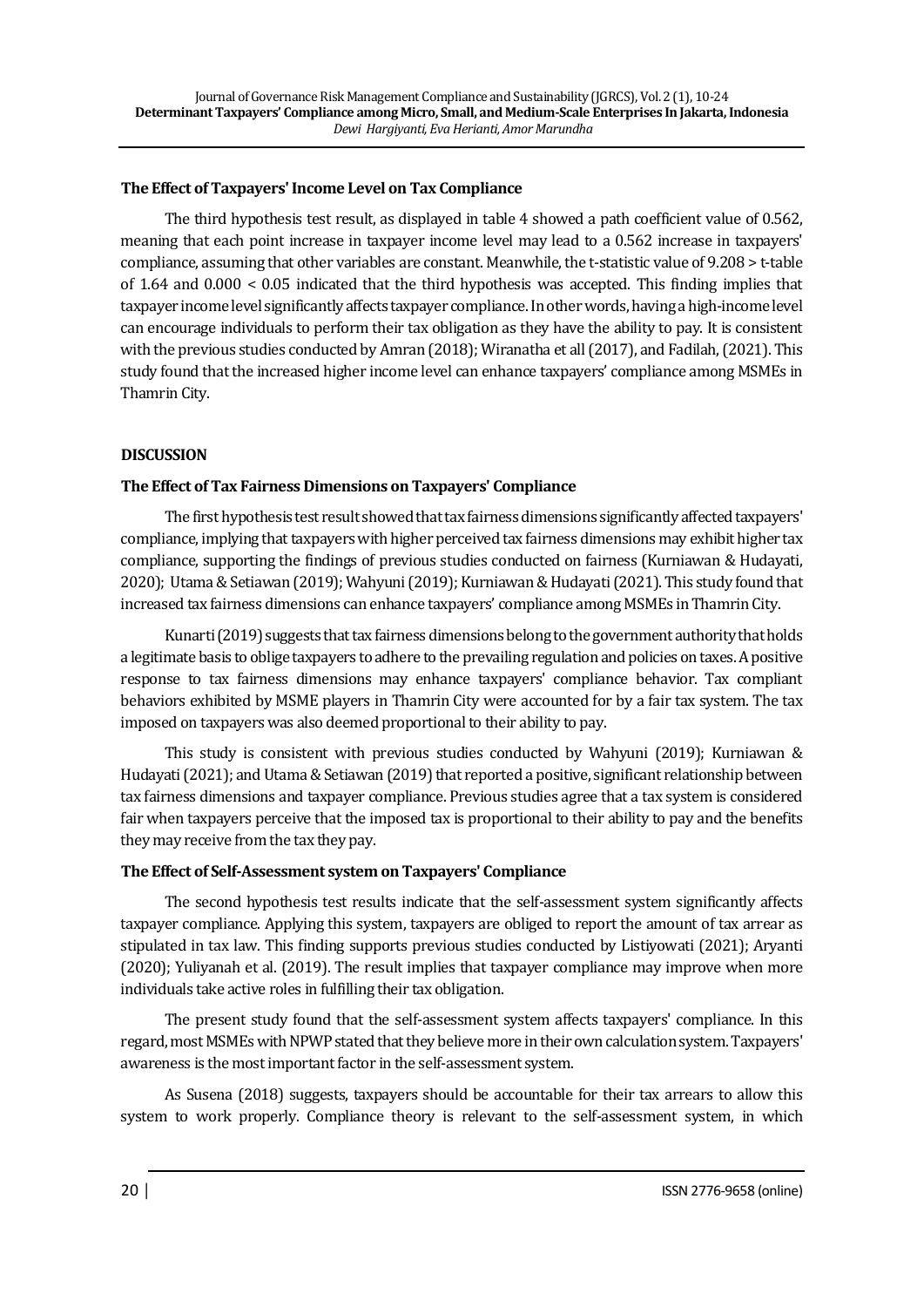individuals perform their tax obligation autonomously. A compliant taxpayer is likely to be aware of their tax responsibility in order to avoid administrative sanctions.

This study supports previous studies that found a positive, significant effect of the self-assessment system on taxpayers' compliance Aryanti et all., (2020); Yuliyanah et al., (2019). An existing literature agrees that the self-assessment system heavily relies on taxpayer honesty in providing correct information (identity, business activity, and any tax-related wealth).

## **The Effect of Taxpayers' Income Level on Tax Compliance**

The third hypothesis test result implies that taxpayer income level significantly affects taxpayer compliance. In other words, having a high-income level can encourage individuals to perform their tax obligation as they have the ability to pay. It was consistent with the previous studies conducted by Amran (2018); Wiranatha et all (2017); and Fadilah (2021). This study found that the increased higher income level can enhance taxpayers' compliance among MSMEs in Thamrin City.

This survey found that income level serves as one of the factors in determining taxpayers' compliance. A higher income level is likely to lead to a higher compliance level. Together with tax awareness, higher income can encourage individuals to fulfill their tax obligation as they view themselves as financially capable to pay the tax.

Yuliyanah et all (2019) state that a higher income level can lead to a higher compliance level, which is relevant to the compliance theory. The finding in the present study is also consistent with the previous studies reporting a positive and significant effect of income level on taxpayer compliance (Wiranatha et all, 2017; Fadilah, 2021).

# **CONCLUSION & FURTHER RESEARCH**

The present study focuses on the effect of tax fairness dimensions, self-assessment system, and taxpayers' income level on taxpayer compliance among MSME players in Thamrin City, Jakarta, Indonesia. Micro, Small, and Medium-scale enterprises (MSMEs) are business components potentially resulting in developing employment. Therefore, it is necessary to improve taxpayer compliance in this sector as MSMEs are reported to give a 60% contribution to the GDP, yet the tax payment rate is still low.

This study presents empirical evidence of the significant effect of tax fairness dimension, selfassessment system, and income level on taxpayer compliance. The present study provides theoretical, methodological, and policy contributions.

This study gives a theoretical contribution by showing that taxpayers' compliance can be determined by their perceived tax fairness dimension. In this regard, taxpayers are likely to be compliant when they perceive the tax system as a tax collection system that provides taxpayers with authority, trust, and responsibility to calculate, estimate, pay, and report their tax requires taxpayers to have sufficient tax knowledge, moral and discipline.

Concerning the methodological contribution, the present study surveyed taxpayers among MSMEs in Thamrin City by employing a purposive sampling technique, resulting in 95 respondents who met the predetermined criteria and applied PLS-SEM using SmartPLS 3.0. The findings of the study also contribute to the Indonesian government policies by showing that tax fairness dimensions, tax collection system, and income level can affect the taxpayers' compliance. In general, low tax revenue can be accounted for by taxpayers' lack of compliance, which may be affected by tax fairness. Taxpayers perceived unfair treatment as likely to result in lower tax compliance.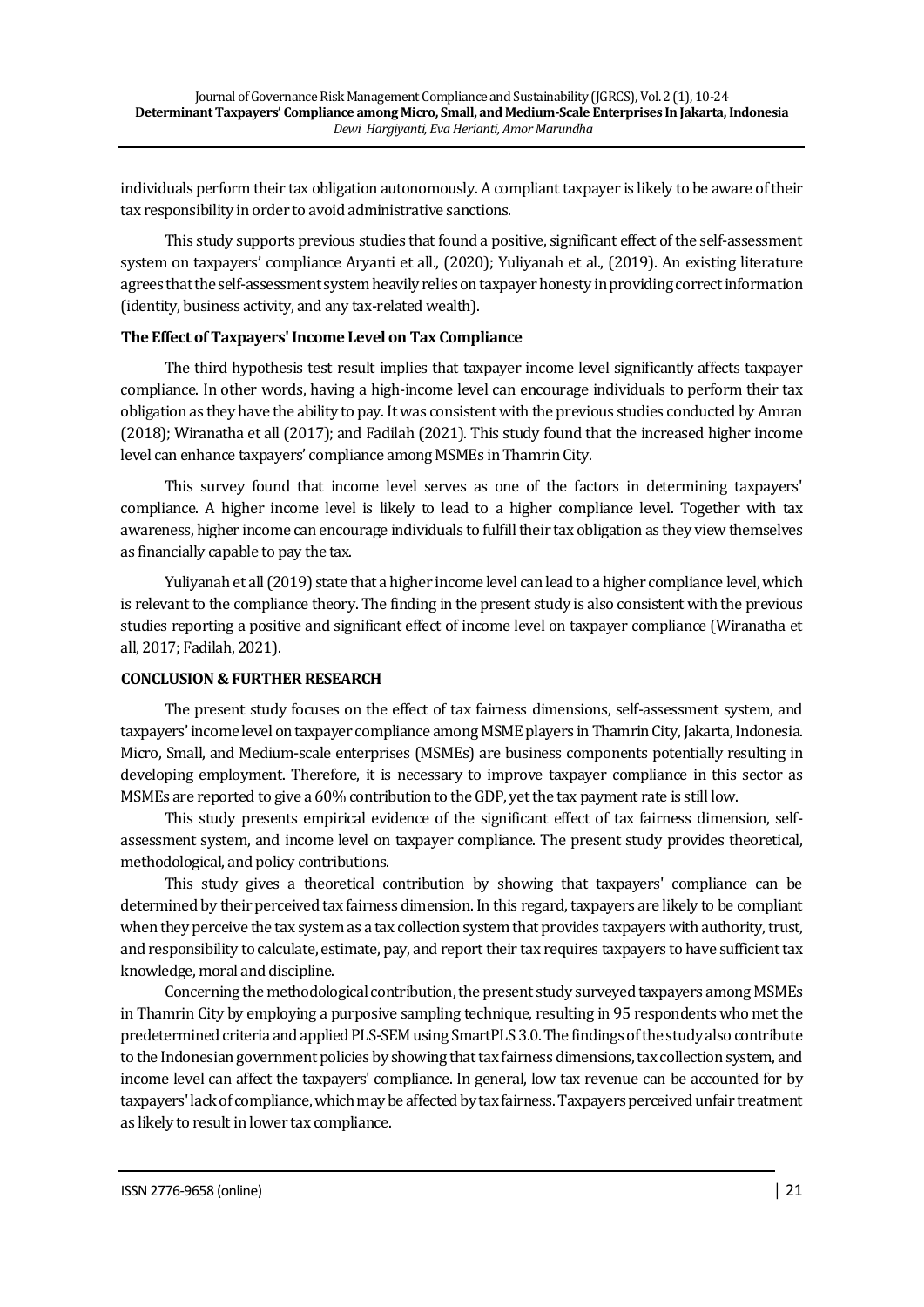Despite its contribution, several limitations are noticed. First, the data collection process was quite time-consuming when using Google Forms. Therefore, we distributed a hard copy of the questionnaires to the respondents. Second, this study used smartpls program with a non-original sample of fewer than 100 respondents. Third, this study did not specify the gender of the respondents. Fourth, this study was conducted during the covid-19 pandemic, preventing the researchers to collect the data every day. Future studies are recommended to modify the research model according to the phenomena in order to provide a greater contribution to the government and the MSME taxpayers.

## **REFERENCES**

Amran, A. (2018). Pengaruh sanksi perpajakan, tingkat pendapatan dan kesadaran wajib pajak terhadap kepatuhan wajib pajak orang pribadi. ATESTASI: Jurnal Ilmiah Akuntansi, 1(1), 1–15.

Alfin,A.(2021) analisis Strategy UMKM Dalam menghadapi krisis diera pandemic covid-19.JIP: Jurnal Inovasi Penelitian, 1(8), 1543-1552.

Anjanni, I. L. P. (2019). Pengaruh penerapan self assessment system, pengetahuan wajib pajak, dan kualitas pelayanan terhadap kepatuhan wajib pajak (Studi pada wajib pajak orang pribadi non karyawan di KPP Pratama Ciamis Tahun 2017). Jurnal Akademi Akuntansi, 2(1), 11–19.

Arifiani, A., & Asyik, N. F. (2019). Pengaruh norma subjektif, keadilan sistem perpajakan, dan kondisi keuangan terhadap kepatuhan wp dengan niat sebagai variabel intervening. Jurnal Ilmu dan Riset Akuntansi, 8(9), 1-19.

Aryanti, D., & Andayani, A. (2020). Pengaruh self assesment system dan pengetahuan perpajakan terhadap kepatuhan wajib pajak. Jurnal Ilmu dan Riset Akuntansi, 9(7), 1-21.

Atpetsi.or.id. (2018). Mengenal Sistem Self Assessment. Jakarta.

Badjuri, A., Jaeni & Andi Kartika. (2021). Peran Corporate Social Responsibility sebagai Pemoderasi dalam Memprediksi Profitabilitas dan Ukuran Perusahaan terhadap Agresivitas Pajak di Indonesia; Kajian Teori Legitimasi. Jurnal Bisnis dan Ekonomi Unisbank, 28(1),1-19.

Cahayani, M., Wahyuni, M. A., & Yasa, I. N. P. (2018). Pengaruh penerimaan SPPT, moralitas pajak, dan tingkat penghasilan terhadap kepatuhan wajib pajak bumi dan bangunan perdesaan dan perkotaan (PBB-P2) di Kabupaten Badung. JIMAT (Jurnal Ilmiah Mahasiswa Akuntansi), 9(1), 133–144.

Cnn Indonesia. (2021). 13,7 Juta UMKM Sudah Jualan Online, Masih Terfokus di Jakarta.

Deegan, C., Rankin, M., & Tobin, J. (2002). An Examination of the Corporate Social and Environmental Disclosures of BHP from 1983-1997. Accounting, Auditing and Accountability Journal, 1(1989), 312–343.

DDTC.co.id. (2020). Apa Itu Kepatuhan Pajak. Jakata

Ekonomi Bisnis. (2021). Survei BI: 87,5 Persen UMKM Indonesia Terdampak Pandemi Covid-19. Diakses pada tanggal 19 Maret 2021 Jam 23:37 WIB

Erich Kirchler & Ingrid Wahl. (2010). Journal of Economic Psychology. Tax compliance inventory TAX-I: Designing an inventory for surveys of tax compliance. 331-346. doi:10.1016/j.joep.2010.01.002

Fadilah, L., Noermansyah, A. L., & Krisdiyawati, K. (2021). Pengaruh tingkat pendapatan, penurunan tarif, dan perubahan cara pembayaran terhadap kepatuhan wajib pajak UMKM masa pandemi Covid-19. Owner, 5(2), 450–459.

Faizal, S. M., Palil, M. R., Maelah, R., & Ramli, R. (2017). Perception on justice, trust and tax compliance behavior in Malaysia. Kasetsart Journal of Social Sciences, 38(3), 226–232.

Hair, J. F. J, Lack, W. C. Babin, B. J., Anderson, R. E., & Tatham, R. L. (2008). Multivariate Data Analysis (6 ed.). New York: Pearson Prentice Hall.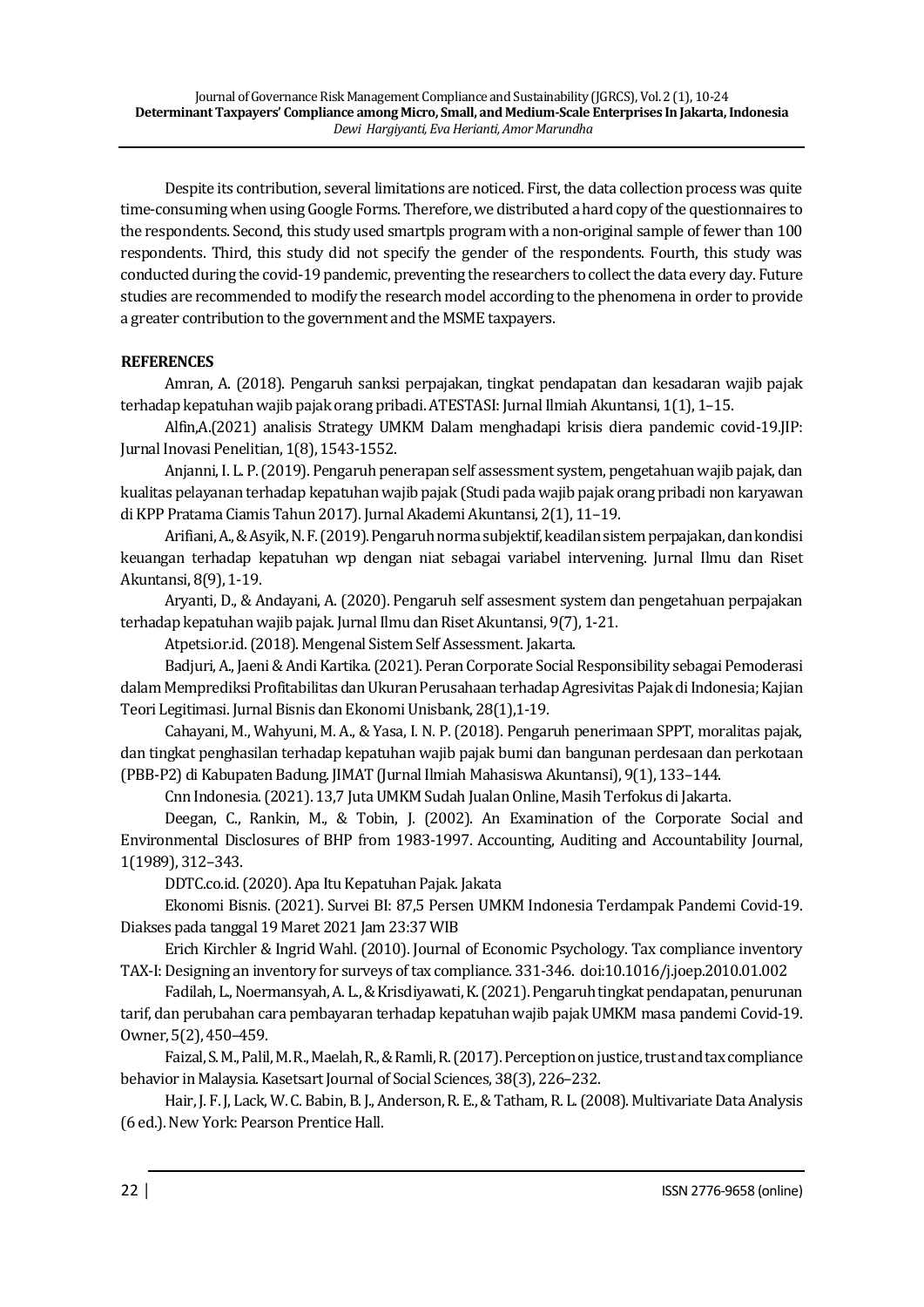Helmalia & Afrinawati. (2018). Pengaruh e-commerce terhadap peningkatan pendapatan usaha mikro kecil dan menengah di Kota Padang. JEBI (Jurnal Ekonomi Dan Bisnis Islam), 3(2), 237-246.

Kemenkeu. (2021). Reformasi Perpajakan Meningkatkan Sistem Perpajakan Yang Adil dan Akuntabel

Kemenkeu. (2021). Realisasi Penerimaan Perpajakan RI Capai Rp.453,6 Triliun Pada April 2021

Kunarti, D. M. (2019). Analisis pengaruh tax knowledge terhadap tax compliance dengan motivational postures sebagai variabel moderating. Prosiding Seminar Nasional Pakar Ke 2, 1–10.

Kurniawan, W., & Hudayati, A. (2021). Pengaruh keadilan distributif, kepercayaan kognitif dan afektif terhadap kepatuhan pajak sukarela. Proceeding of National Conference on Accounting and Finance, 3, 227-237.

Lanis, R., dan Richardson, G. (2013). "Corporate Social Responsibility and Tax Aggressiveness: a test of legitimacy theory". Accounting Auditing and Accountability Journal, 26 (1), 75-100.

Lasmaya, S. M., & Fitriani, N. N. (2017). Pengaruh self assesment system terhadap kepatuhan wajib pajak. Computech and Bisnis, 11(2), 69–78.

Latofah, N., & Harjo, D. (2020). Analisis tax awareness dalam upaya meningkatkan kepatuhan wajib pajak di Kantor Pelayanan Pajak Pratama Bekasi Barat. Jurnal Pajak Vokasi (JUPASI), 2(1), 52–62.

Lasmaya, S. M. and Fitriani, N. N. (2017) 'Pengaruh Self Assesment System Terhadap Kepatuhan Wajib Pajak', Jurnal Computech & Bisnis, 11(2), pp. 69–

78.

Listiyowati., Indarti, I., Wijayanti,F., & Setiawan, F. A. (2021). Kepatuhan wajib pajak UMKM di masa pandemi COVID-19. Jurnal Akuntansi Indonesia, 10(1), 41-59.

Megantara, K., Purnamawati, I. G. A., & Sinarwati, N. K. (2017). Pengaruh Penghasilan Wajib Pajak, Sosialisasi Perpajakan, dan Kemauan Membayar Pajak Terhadap Kepatuhan Wajib Pajak Usahawan atas Penerapan Peraturan Pemerintah Nomor 46 tahun 2013. E-Journal S1 Ak, 7(1), 1–10.

Mozart, M., Fatimah, H., & Purwaji, A. (2018). Kewajiban Pajak Penghasilan Umkm Wajib Pajak Orang Pribadi (Studi Kasus Pada Toko Csg) 2011, 781–789.

Nabila, Z. D., & Isroah, I. (2019). Pengaruh Kewajiban Moral Dan Lingkungan Sosial Terhadap Kepatuhan Wajib Pajak Orang Pribadi Pengusaha. Nominal: Barometer Riset Akuntansi dan Manajemen, 8(1), 47–58.

Utama, N. P., & Setiawan, E. P. (2019). Pengaruh dimensi keadilan, sosialisasi pajak, sanksi pajak, penghasilan wajib pajak dan pemeriksaan pajak terhadap kepatuhan WPOP UMKM. E-Jurnal Akuntansi, 28(2).

Nasirin. (2018). Pengaruh penghasilan, kesadaran, dan pemahaman wajib pajak terhadap kepatuhan wajib pajak dalam membayar pajak bumi dan bangunan. Jurnal Ekobis Dewantara, 53(9), 1689–1699.

Pajak.go.id. (2019). Kepatuhan UMKM. Jakarta

Pajak.go.id. (2018). Pajak Tuntas, UMKM Naik Kelas. Jakarta

Pajak.go.id. (2018). Penurunan Tarif Pajak UMKM Antara Keadilan dan Kejujuran Wajib Pajak. Jakarta

Purnaningsih, N. K. C., & Noviari, N. (2019). Pengaruh penerapan e-Filling terhadap kepatuhan wajib pajak orang pribadi. E-Jurnal Akuntansi, 28(3), 1838-1854.

Puteri, P. O., Syofyan, E., & Mulyani, E. (2019). Analisis pengaruh sanksi administrasi, tingkat pendapatan, dan sistem samsat drive thru terhadap kepatuhan wajib pajak kendaraan bermotor. Jurnal Eksplorasi Akuntansi, 1(3), 1569–1588.